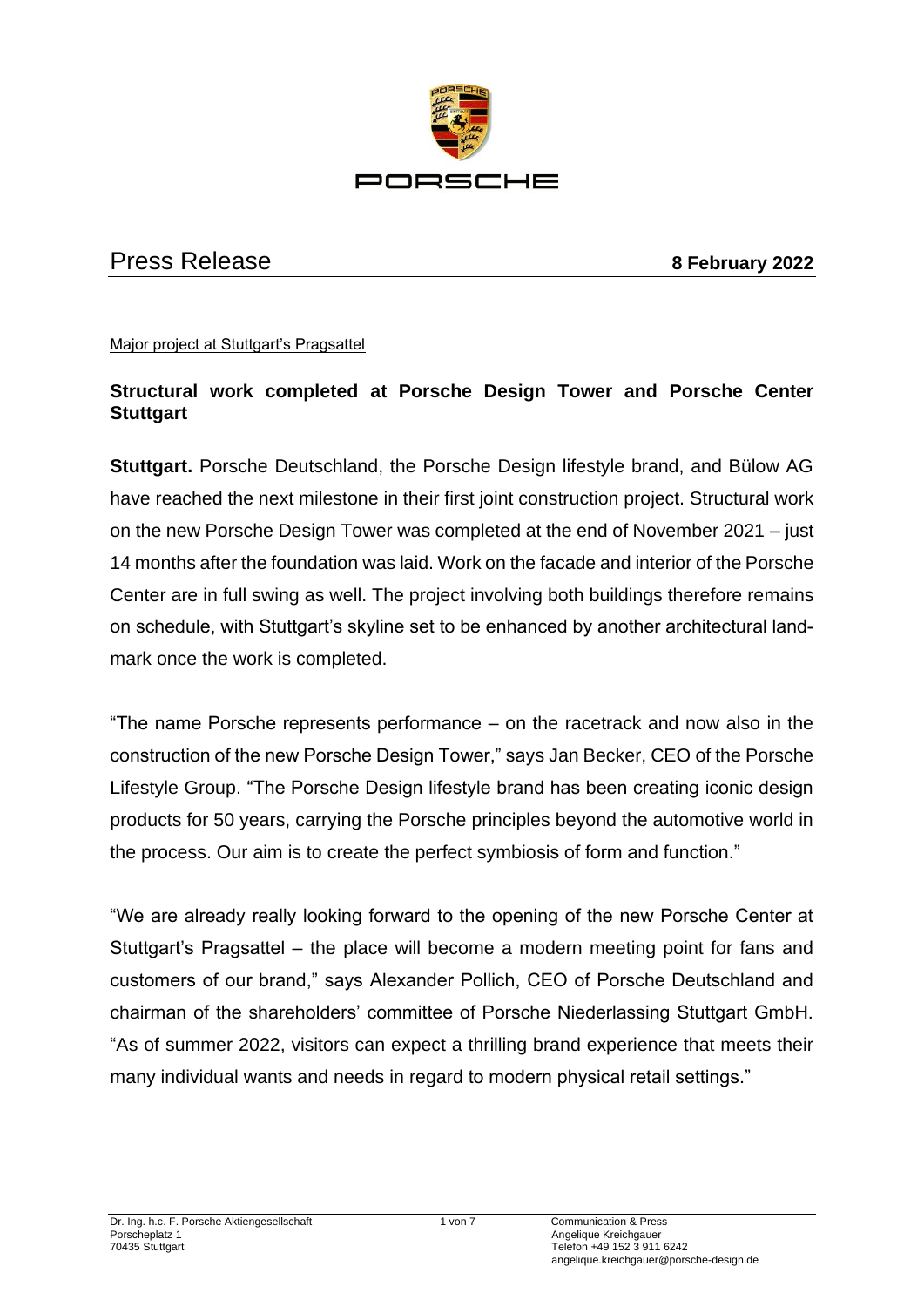### **Porsche Design Tower: glass facade to be completed within months**

The entire facade of the 90-meter-tall building is set to be completed this summer. The installation of the glazed shell from the first to the ninth floor is being carried out alongside the structural work. Work on the interior will begin immediately afterwards. The construction firm responsible for the project is Bülow AG, also responsible for coming up with the design – in close collaboration with the Porsche Lifestyle Group and Porsche Deutschland. "The Porsche Design Tower will be the tallest building in Stuttgart, another landmark to define the cityscape – just like the striking Bülow Tower did back in 1992, along with the Colorado Tower and the Skyline Living Tower," says Horst Bülow, CEO of Bülow AG.

#### **Multi-use building with office space and hotel**

The first eight floors of the tower will provide around 5,500 square meters of office space, of which Porsche Consulting GmbH will be the main tenant. The Porsche Design Tower will be the management consultancy's headquarters in the future. A Radisson BLU hotel with 168 rooms will occupy floors nine to 23. The outstanding transport links and spacious meeting and event rooms make the hotel the ideal location, particularly for business travelers. The 10th floor restaurant and bar, including a roof terrace, offer spectacular views of the heart of the city, which is the capital of Baden-Württemberg.

#### **A new Porsche experience opening this year**

The Porsche Center Stuttgart is due to relocate from Zuffenhausen to the new building as scheduled in mid-2022. At present, the building facade is being completed and work has begun on the interior. Among the highlights are the showroom, which features a number of flexible modules, and the incorporation of the expanded workshop and car wash. Virtually all contracts for the construction project have already been awarded.

## **Destination Porsche to guarantee special highlights**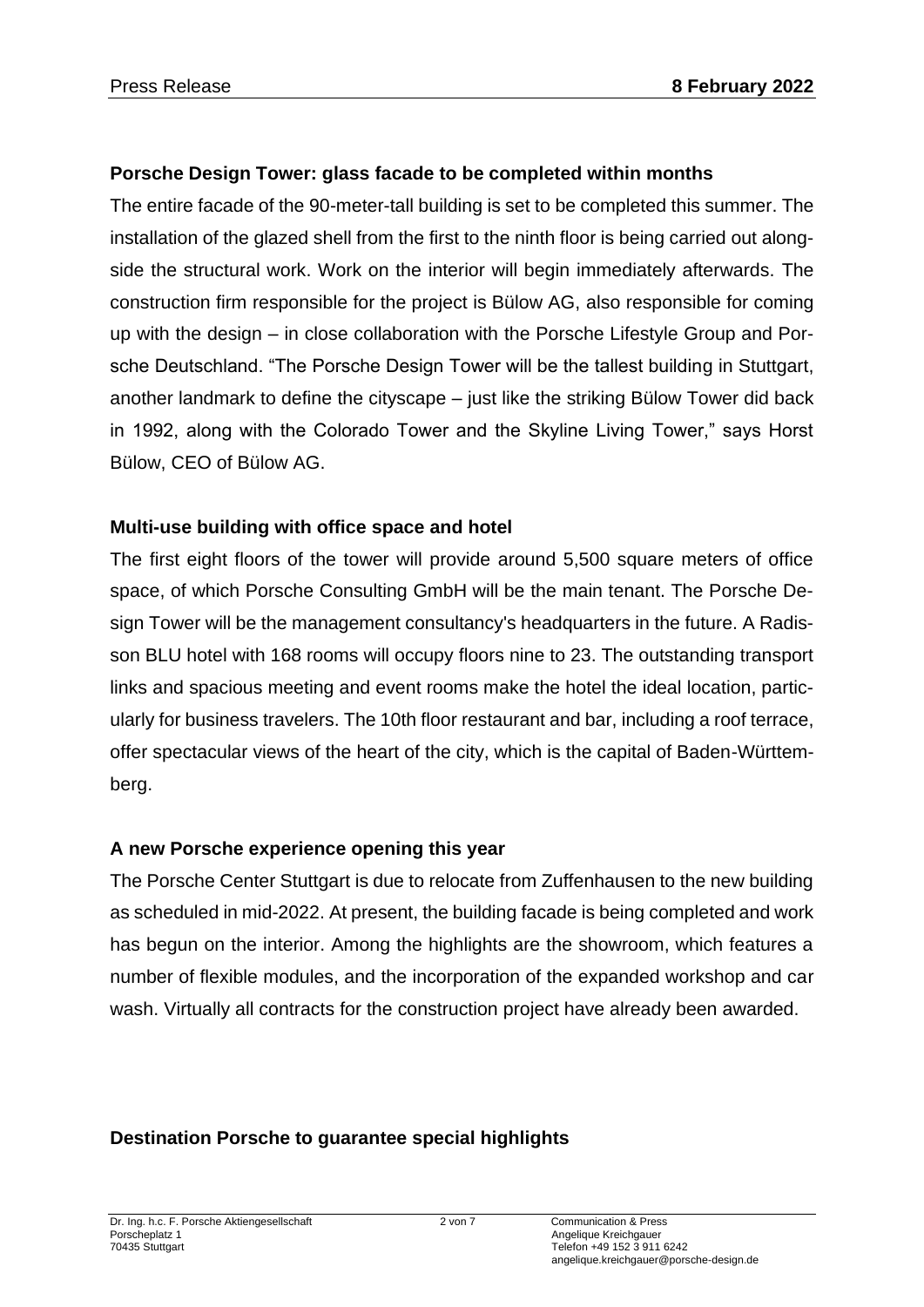The future Porsche Center will be built in line with the new Destination Porsche retail concept. Its focus is on creating a quality environment for all retail formats; visitors should be able to enjoy an authentic brand experience and the opportunity to engage with one another. One of the special features of the Pragsattel location will be a space where selected products by the Porsche Design and Porsche Lifestyle brands are available. Porsche fans will also be able to take a look behind the scenes, with a view into the workshop on the basement floor through a large glass window on Heilbronner Straße. A convenient parking service for the underground parking garage is also available for visitors to the Porsche Center. A quick-charging infrastructure is being installed in the outdoor space, and the building will feature a green roof, equipped with a photovoltaic system.

The Pragsattel site will also have flexible modules, another part of the Destination Porsche concept. Among other things, they will feature product highlights, the world of electric mobility, as well as used and classic vehicles. In addition, Destination Porsche will seamlessly link the physical space to the digital world. Sales assistants will be able to interactively present products and services on touch screens while the sales process will be supported by a mobile IT solution. This concept was fully implemented for the first time in a new building at the end of 2020 in Dortmund.

Porsche Deutschland is constructing the new Porsche Center in Stuttgart in conjunction with Volkswagen Immobilien Blue GmbH & Co. KG as the project's contracting party. The property's tenant is Porsche Niederlassung Stuttgart GmbH.

*Further information and film and photo material is available from the Porsche Newsroom[: newsroom.por](http://www.newsroom.porsche.de/)[sche.de](http://www.newsroom.porsche.de/)*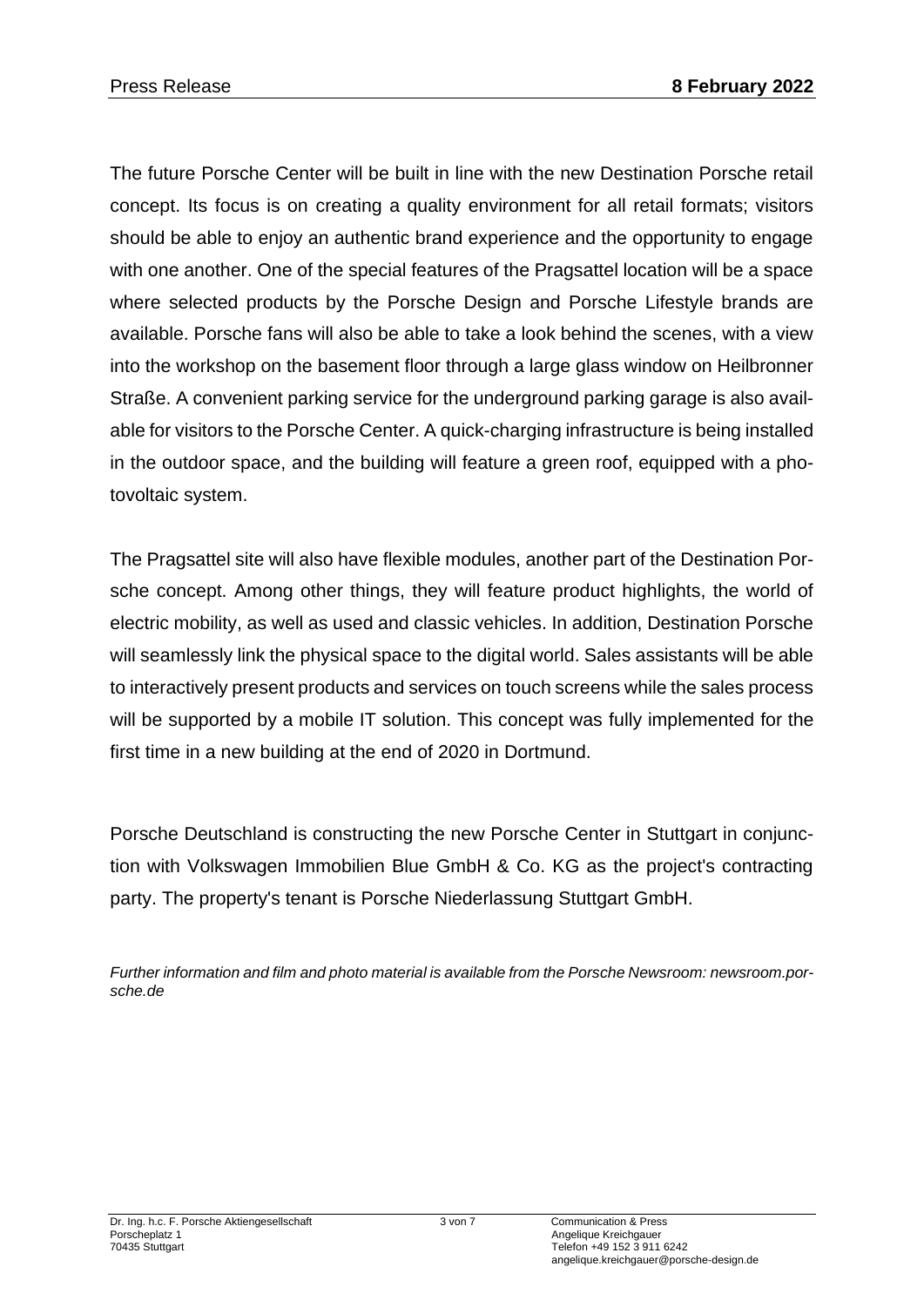

From left to right: Alexander Pollich, Horst Bülow, Dr. Jan Becker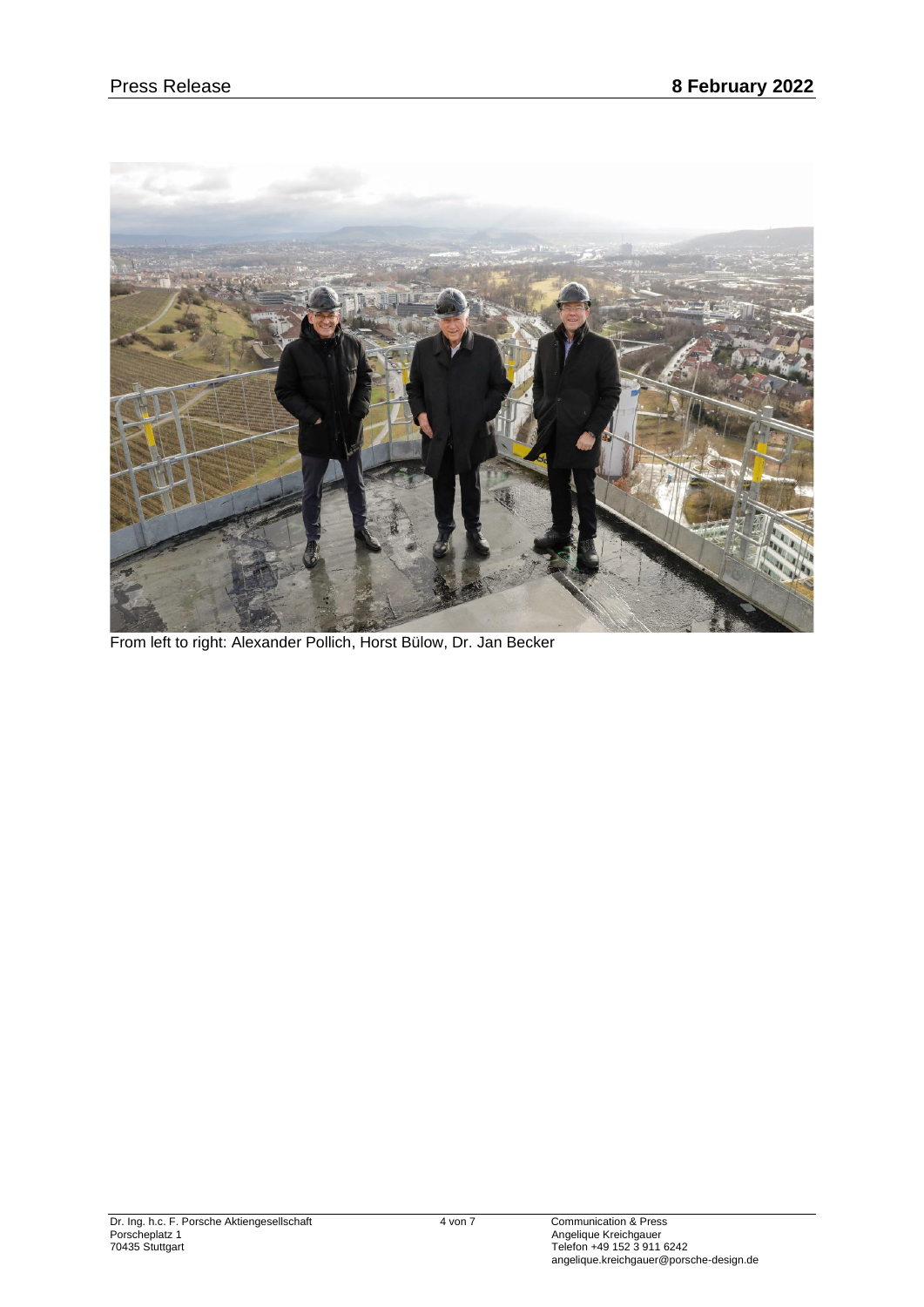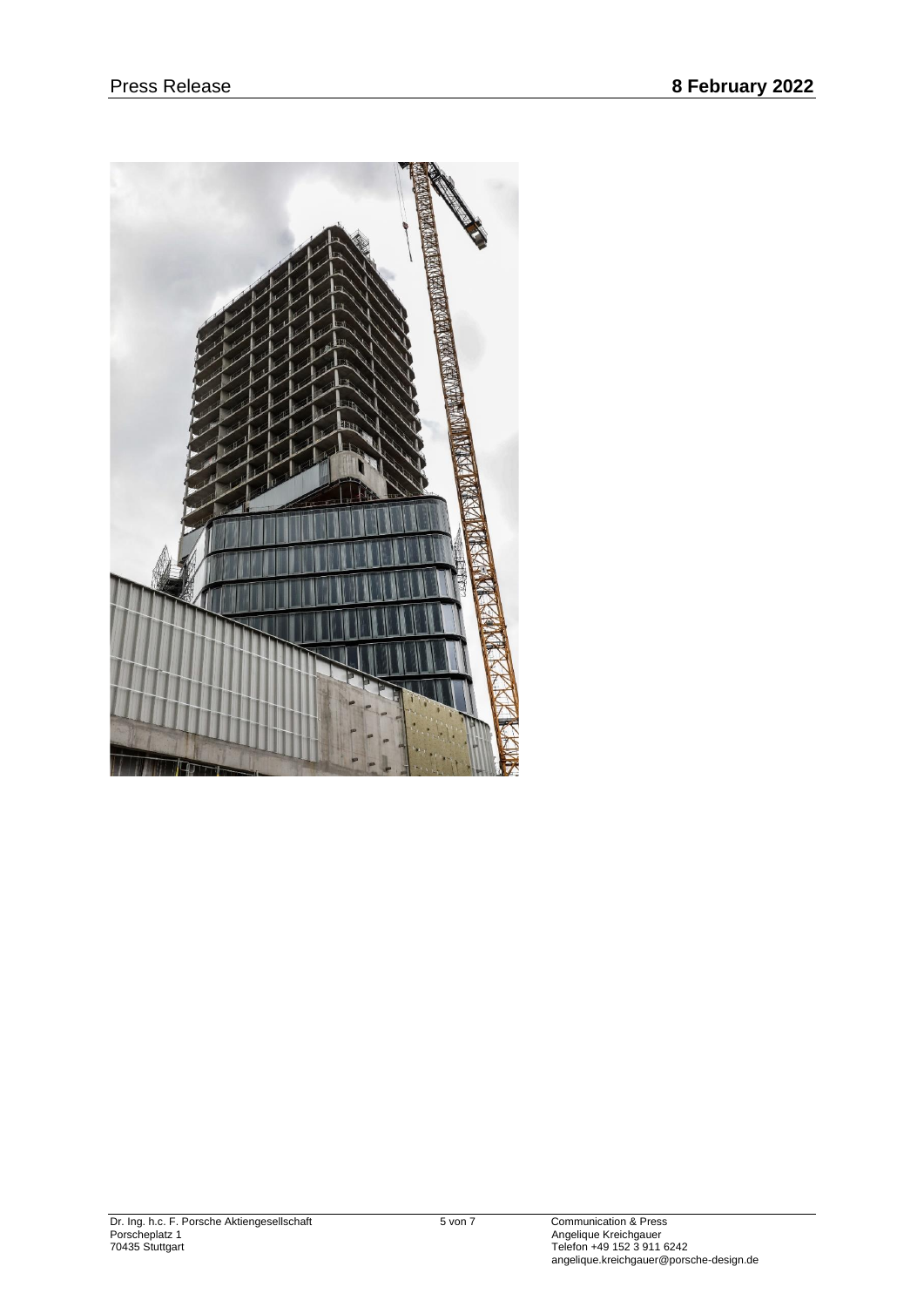

Copyright Moka Studios and Bülow AG